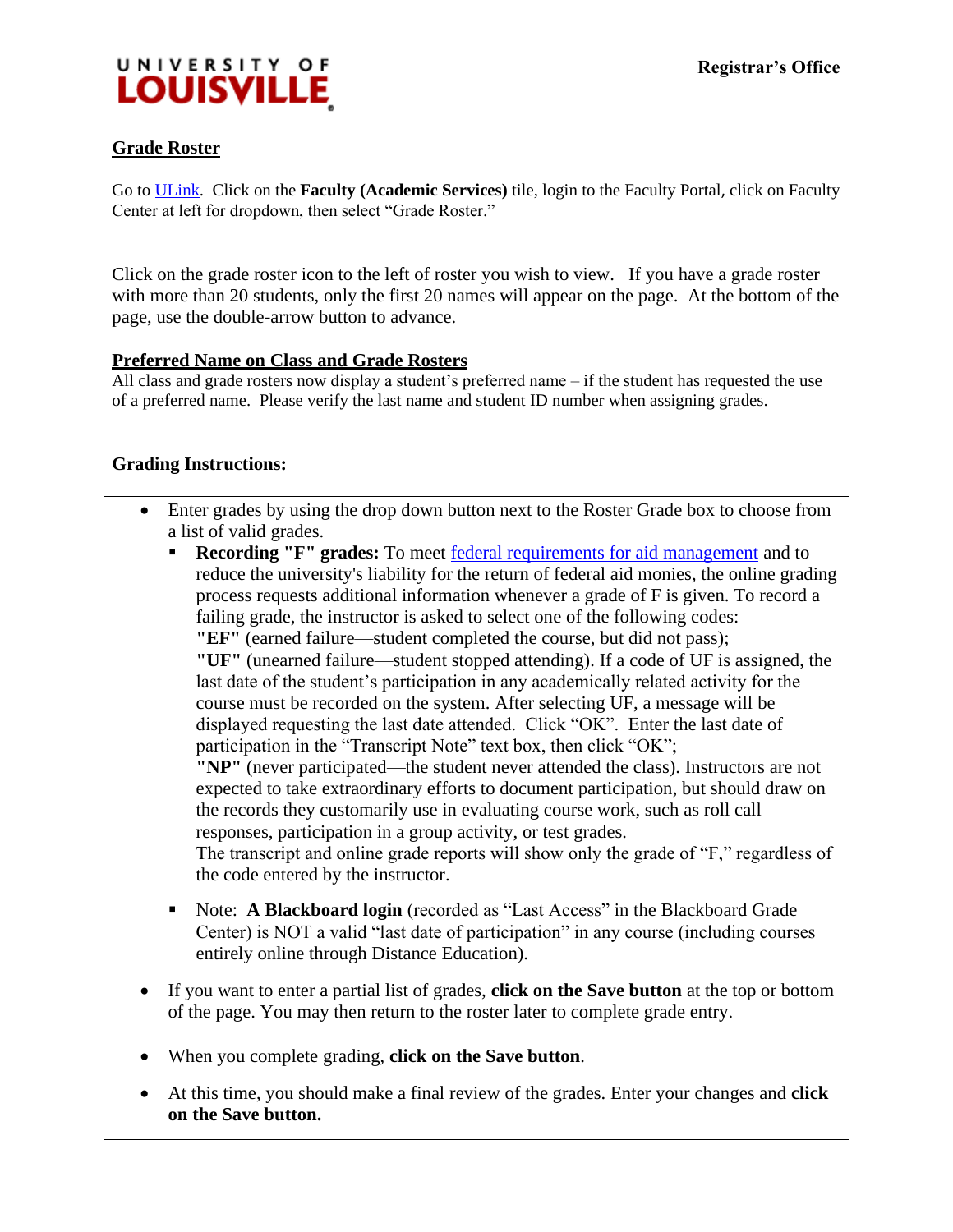

- When you are satisfied that all grades are appropriately entered and saved, change the approval status to **Approved** and **click on the Save button** again.
- To change a grade on an approved roster, move the status marker back to **Not Reviewed**, enter your changes, and click on the **Save button**.
- Approved rosters are posted several times a day, after which the roster no longer shows an Approval Status box or grade input column. Any changes to grades after this point must go through your school's normal channels for grade changes. Students can access posted grades via ULink.

Remember: **ENTER** grades **SAVE** grades **APPROVE** grades **SAVE** approval

Once the roster has been saved and approved, a **POST** button will appear. Click **POST** and all grades will be posted for students to view immediately.

# 1. **Importing grades from the Blackboard Grade Center to the PeopleSoft Grade Roster**

Instructors who use the Blackboard Grade Center now have the option of uploading students' final letter grades from the Grade Center directly into the PeopleSoft Grade Roster within the Faculty Center. All standard letter grades may be uploaded except for failing grades (EF, UF, NP), which must be entered directly into the PeopleSoft Grade Roster. To learn more about this process, please view the instructions at <http://www.louisville.edu/delphi/-/files/blackboard/ImportingGradesFromBlackboardFinal.pdf>.

# 2. **Where do I go if I need help?**

If you experience any difficulties with your account ID or password, you should contact the Helpdesk, (502) 852-7997, for assistance. The Registrar's Office does not have access to your password and cannot reset your password. If you log on successfully, but do not have the menu options to get to the **Record Grades** page, or you are missing **Class Rosters**, contact the Registrar's Office through the methods described below to resolve those problems.

You may address questions to our service account Regoff [\(regoff@louisville.edu\)](mailto:regoff@louisville.edu). This is checked several times a day. You may call our office at (502) 852-7192 and someone will record the problem you are experiencing and we will get back to you promptly.

Questions regarding the Blackboard Grade Import process may be directed to the Blackboard Help Desk at (502) 852-8833, or by email at **bbsupport@louisville.edu**.